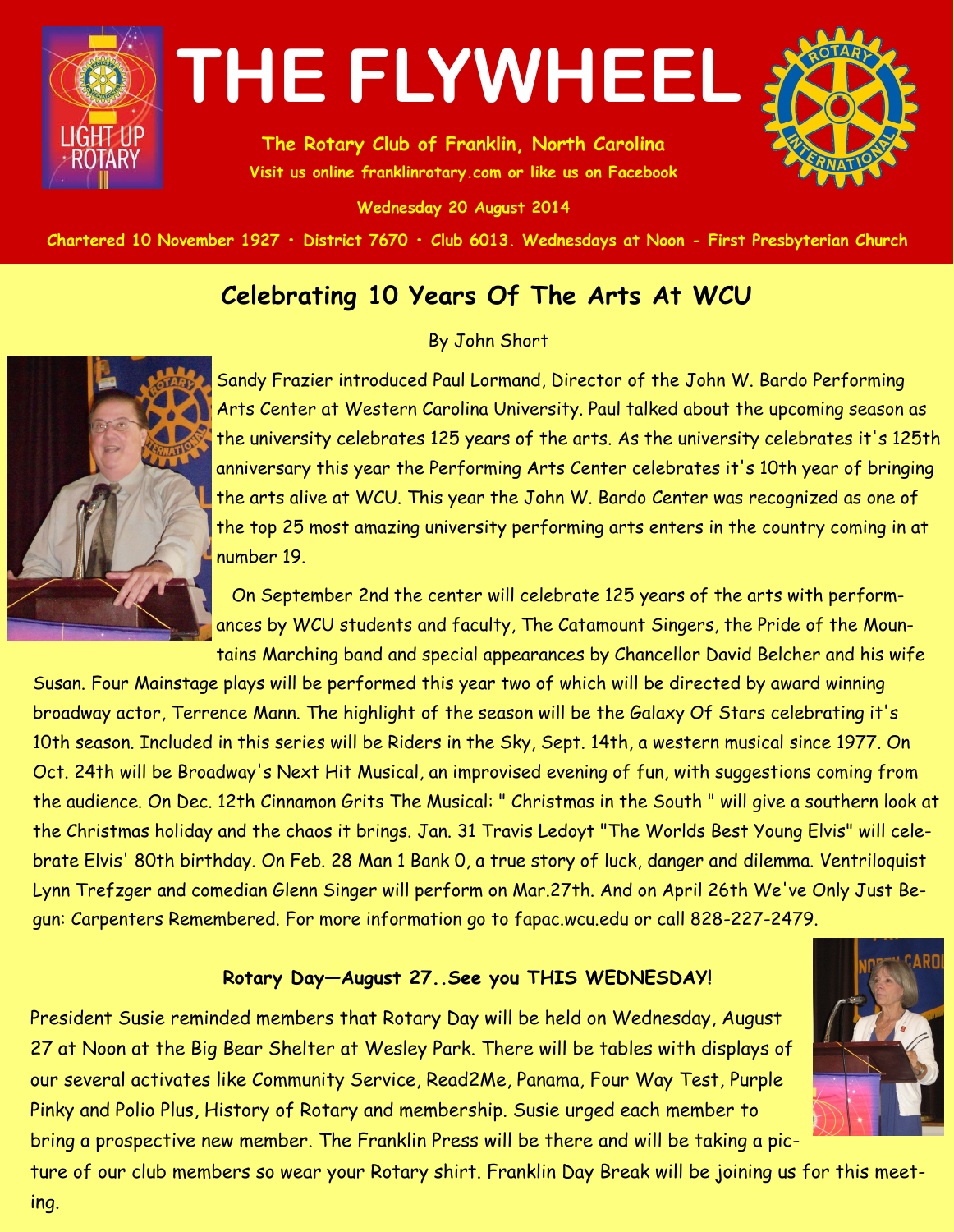

**The Rotary Club of Franklin, North Carolina Visit us online franklinrotary.com or like us on Facebook** 

**Wednesday 20 August 2014**



Chartered 10 November 1927 • District 7670 • Club 6013. Wednesdays at Noon - First Presbyterian Church

# **International Wheelchair Project**



International Service co-chair Stacy Guffey presented Bill Biddle of the Asheville Breakfast Club our club's check in the amount of \$200 to help cover the import fees required to release the latest shipment of wheel chairs being donated to victims of the 2013 typhoon that hit Paloma, Phillipines. Over 10,000 were killed in the typhoon. District 7670 have donated 1250 wheelchairs since 2012 with each having a value of \$3000.

### **Rotary Shirts**

Sean Gibson announced that the sign up sheet for

members wanting to order either a polo or long sleeve button down shirt to sign up after the meeting. The catalog with the polo and long sleeve shirt information and colors will be at the sign-in table. The prices are \$26 and \$30 re-



spectively. Members will be billed for their shirt(s) order. The sign-up sheet will be available at the next two meetings.

# **Cash Mob**

Jacob Reiche announced that Smart Pharmacy would be the site of this Friday's Cash Mob event to promote buying local. Local residents are given \$20 to buy whatever they want at the pharmacy with 10% of the proceeds going to Smokey Mountain Pregnancy Center.

# **Clayton's Corner**



ADAGES AND STUFF

Don't act stupid - We have politicians for that. Some days you're the dog - Some days you're the tree.

To save time, lets just assume I'M NEVER WRONG.

I don't have an attitude. I just have a personality you can't handle.

I'd like to be an optimist - but I doubt it would work.

The world is divided into two groups-PEOPLE WHO DO THINGS and PEOPLE WHO GET THE CREDIT.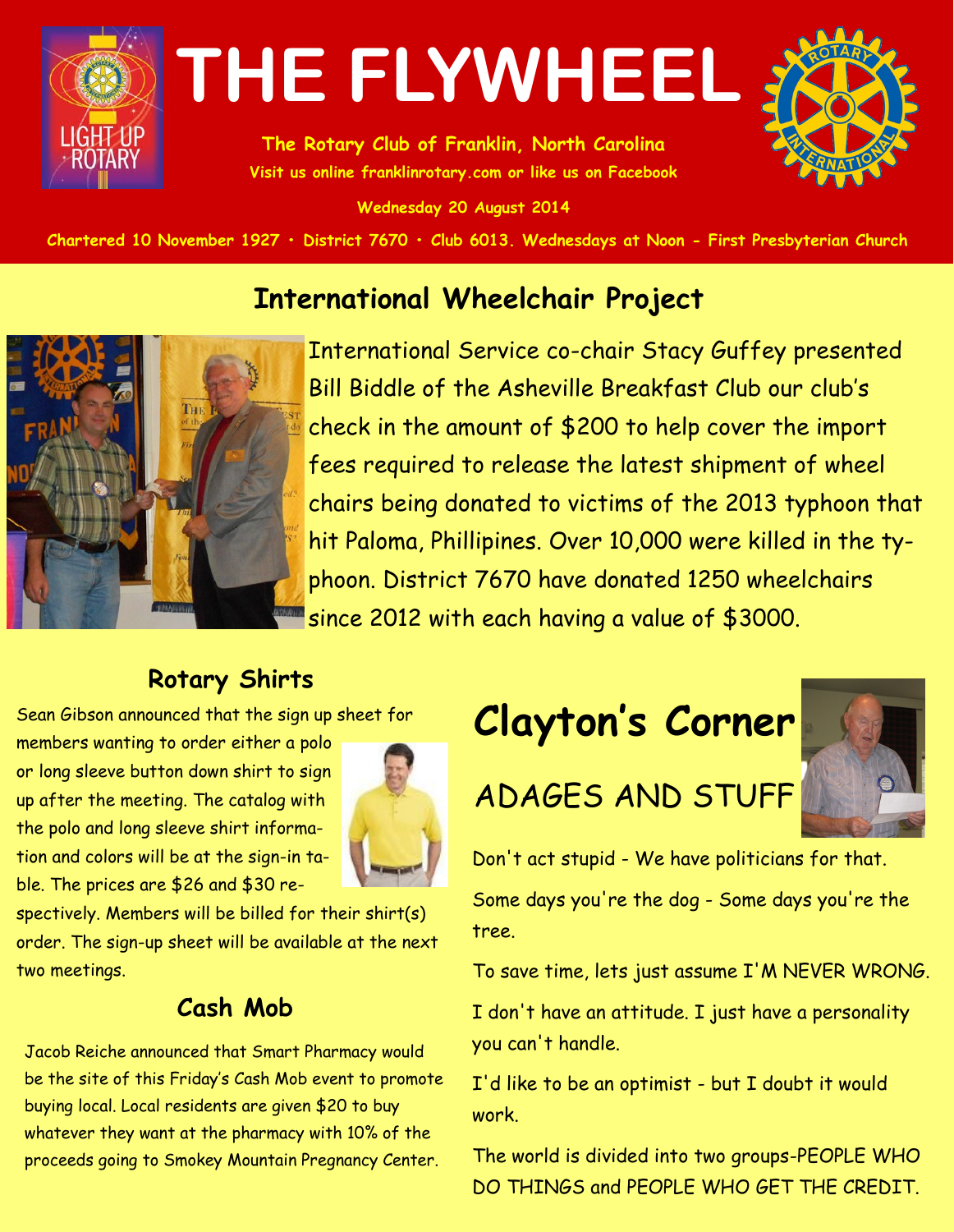

**The Rotary Club of Franklin, North Carolina Visit us online franklinrotary.com or like us on Facebook** 

**Wednesday 20 August 2014**



Chartered 10 November 1927 • District 7670 • Club 6013. Wednesdays at Noon - First Presbyterian Church

#### **Cruise Ticket Sales off to a Good Start!**

PE Sean Gibson reported that as of this week we have **60** tickets sold for our cruise raffle! Great start! **We are in need of some folks to help this Saturday at Daybreak's Riverfest Event 8/23.** We will also be selling them at Rotary Day 8/27 as well as the Fair in September. The cruise for two on Holland America will be given away the last day of the fair 9/20. We are in need of volunteers to help work a table at these events to sell these tickets. Please see PE Sean Gibson, Judy Chapman or Cindy Rodgers!

#### **Second Posting of Prospective New**

**Member!** This is the second official posting of Candy Presley. If you have any comments or concerns see President Susie or any board member.

#### **Check us out!**

Club members can find out what our club is up to by visiting our website at: www.franklinrotary.com. Also like on Facebook—The Rotary Club of Franklin

# **ANOTHER NEW MEMBER!!!!**

John Barbee was inducted today by Tommy Jenkins as our latest new member. Sean Gibson is John's sponsor and pinned the Rotary pin on him. **This is** 



**the FOURTH NEW MEMBER since July 1st!**

#### **August is Membership and Retention Month**

To keep clubs strong, every Rotarian must share the responsibility of bringing in new people into Rotary. Even new members can bring guests to meetings or invite them to participate in service projects. The value of Rotary speaks for itself and the best way to spark the interest of potential members is by letting them experience fellowship and service first



hand. More information is available at rotary.org on this theme. A way to retain members is to encourage them to participate in service projects or other club functions.